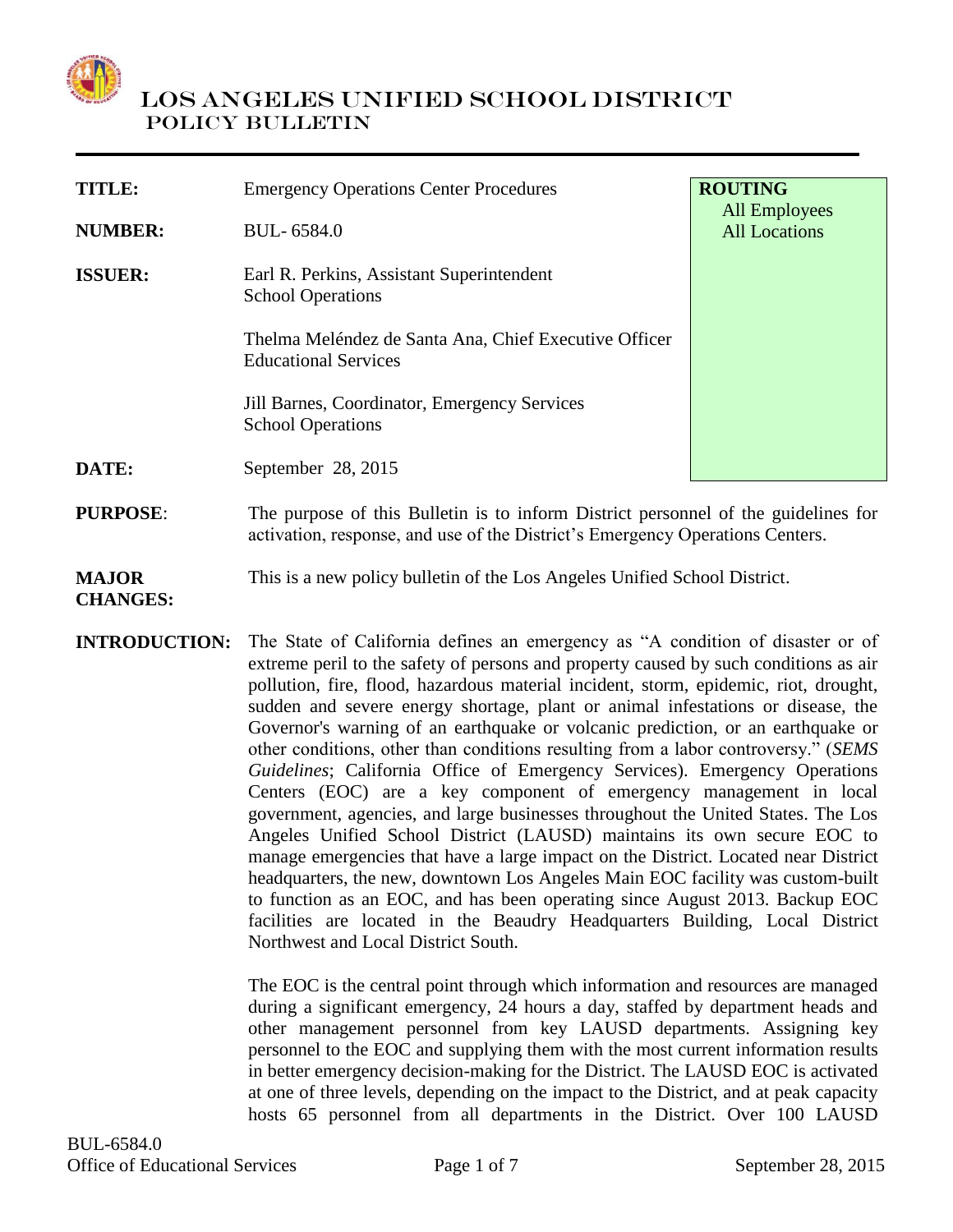

 LOS ANGELES UNIFIED SCHOOL DISTRICT POLICY BULLETIN

> employees are on the EOC response list, which allows for shifts to be taken during a long emergency (such as an earthquake). Members participate in EOC exercises twice a year. Additionally, LAUSD has a dedicated seat in the Los Angeles City EOC and representation in the Los Angeles County EOC.

- **GUIDELINES**: The following guidelines apply:
	- I. EOC Mission:

It is the mission of the LAUSD EOC to maintain a state of readiness and effectively manage the District's response to emergency incidents in a timely and efficient manner, using the following priorities:

- Save lives, protect the environment, and preserve property
- Repair and restore essential systems and services
- Provide direction and control of emergency operations
- Provide for the protection of remaining resources
- Provide for the continuity of District governance
- Coordinate operations with other jurisdictions

To fulfill this mission, the EOC team works to develop, assemble, and maintain information that may be needed during emergencies. Information includes emergency response plans, operations plans, available resource lists, demographic and geographic information, District systems, and map-based reference files.

The District's EOC is not a "command" center. Command decisions on how to best solve tactical field problems (e.g. rescue, firefighting, arrests, etc.) are made in the field by incident commanders in coordination with their respective Department Operations Center (DOC).

The LAUSD EOC ensures coordination and communication during crisis response and long term recovery from every major emergency. During an emergency, the EOC acts to:

- Collect and disseminate information about the incident from and to all District students, employees, and families; the public; outside agencies and governments; and other concerned parties
- Coordinate the utilization of all available resources inside and outside the District
- Coordinate and facilitate inter-departmental and inter-agency response and operations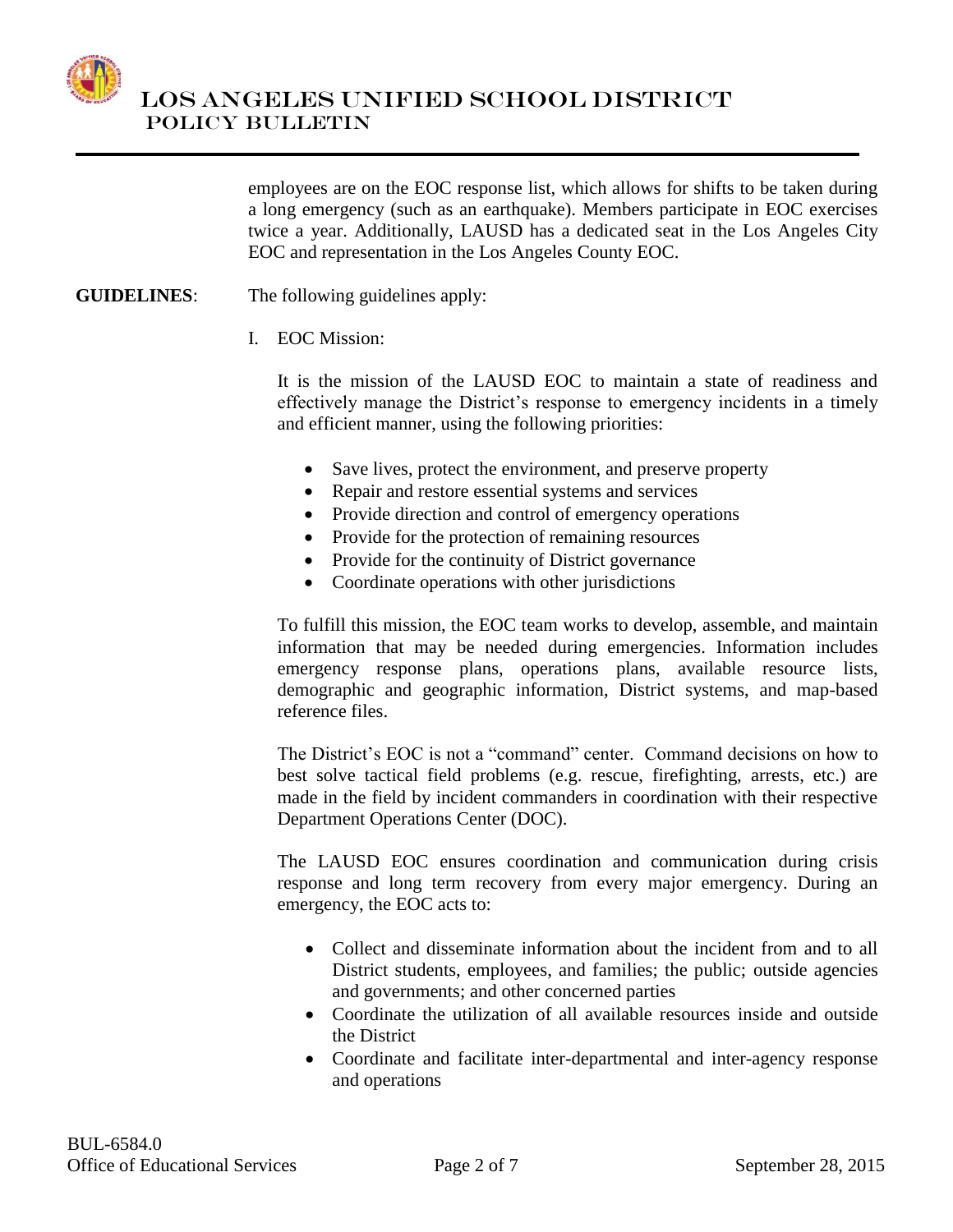

 Intra-departmental management and coordination of resources are the responsibility of the appropriate DOC

The EOC uses a planning process based on management by objective principles proven to be effective at field emergency response level. The "Planning P" model (Attachment A) provides a structured series of actions and meetings which culminates with the development of written EOC Action Plans with specific coordination objectives for each EOC Section. This process relies on a standardized organizational model with sections, branches, and units based on the Incident Command System, and has predefined roles and responsibilities. District staff members with appropriate training, skills, and qualifications are pre-identified for assignments.

- II. Key functions of the LAUSD EOC are the following:
	- Activation Bring knowledge and expertise together to deal with events that threaten schools, students, and District operations
	- Situation Analysis Gather information to determine what is happening and to identify potential impacts
	- Incident Briefing Efficiently share information among team members
	- Incident Action Plan Provide a single point for decision-making and decide on a course of action for the current situation
	- Resource Management Provide a single point of contact to identify, procure and allocate resources
	- Incident Management Monitor actions, capture event data and adjust strategies as needed
- III. EOC Facilities:

The main EOC consists of a large room with seating for 60 people at five conference tables assigned by function, two break-out rooms, a radio dispatch room, a map and copy room, a storage room, shower and restroom facilities, two cot rooms with bunks and lockers, a kitchen, a safe, and a cache of emergency supplies. The building also houses the Los Angeles School Police Department (LASPD) Communications Center, which operates around the clock every day of the year. School Operations-Emergency Services manages EOC activation and response, assignment of EOC positions, training and exercises, and coordination with other EOCs and response partners. The Assistant Superintendent of School Operations is the EOC Director. The Office of Environmental Health and Safety (OEHS) oversees the facilities management of all four EOCs, including equipment selection and maintenance, construction/design, and assuring operability for EOC activations.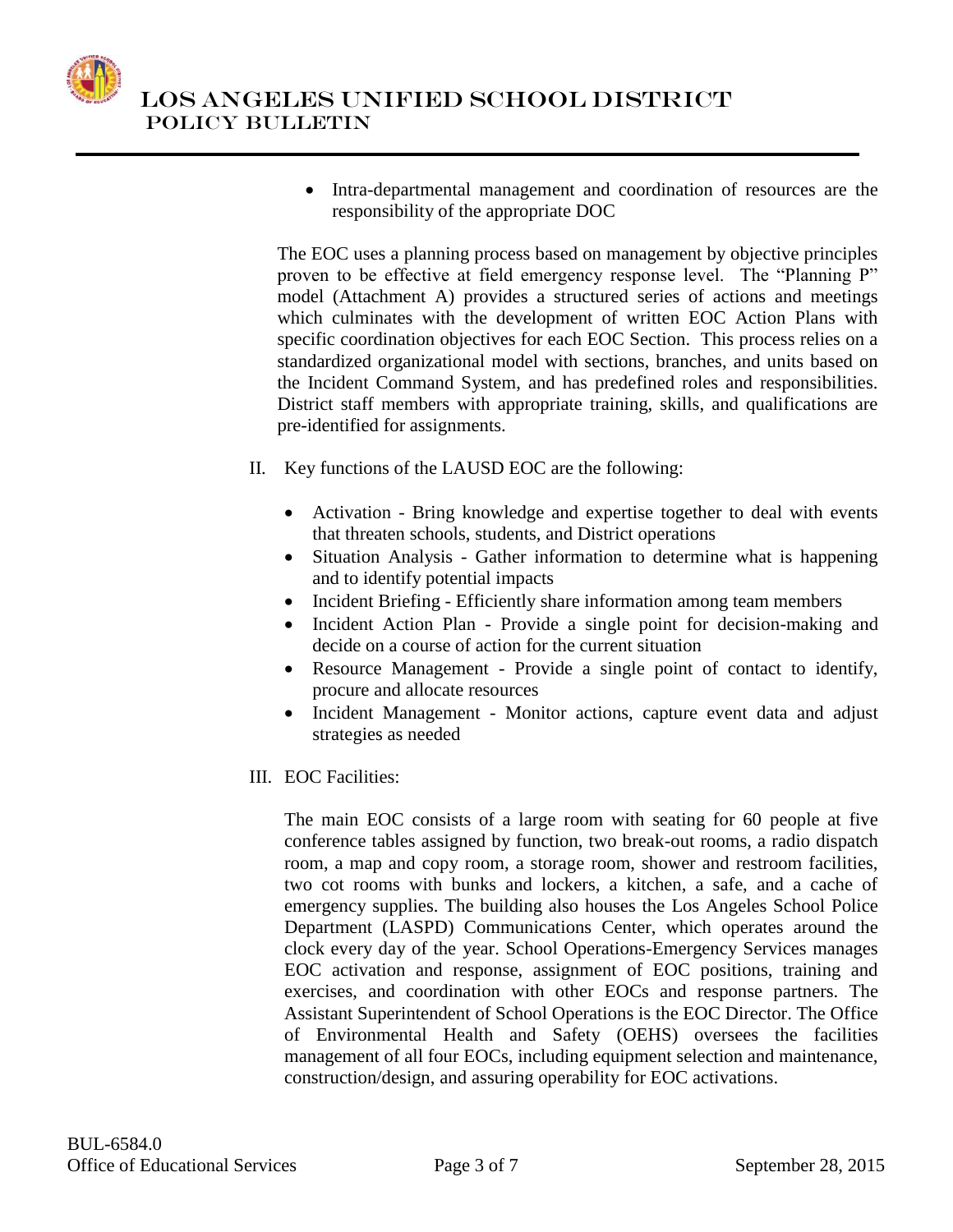

The LAUSD EOC is kept in a "warm start" condition, meaning that the facility can be activated with the flip of a light switch and one Blackboard Connect call to pre-identified EOC responders. The LAUSD EOC is activated by the EOC Director or EOC Coordinator at one of three activation levels, which designates the number of responders to the EOC based on the needs of the incident.

# IV. EOC Use:

The Los Angeles Unified School District maintains Emergency Operations Center (EOC) facilities to centrally coordinate the flow of information and resources during an emergency/disaster that has a significant impact on the District. As such, it is the District's expectation that LAUSD EOC facilities (main EOC and all back-ups), equipment, and supplies are kept in condition to be used with no prior notification. The LAUSD EOC is maintained in a "warm start" condition, requiring only the turning on of lights (and similar tasks) to become operational. As such, LAUSD EOC facilities, equipment, and supplies are not to be used for general meetings; they may be used for EOC-related meetings and EOC trainings with the understanding that the space is an emergency facility and may need to be put in service at any time and that non-EOC personnel will be asked to vacate the premises. All requests for use of EOC facilities (and/or EOC equipment and supplies) must be submitted by email to the Office of Emergency Services at least three weeks in advance. Requests must include names of departments/agencies participating and an agenda.

LAUSD EOC facilities, equipment, and supplies may not be used as a Department Operations Center (DOC), as DOCs and the EOC may need to run concurrently. District departments should maintain their own DOC facilities for use in emergencies requiring significant response from the department. DOC facilities do not have to be solely dedicated to DOC use – a conference room, dispatch center, large office, or department common area can function as a DOC as necessary.

V. EOC Access:

The LAUSD Main EOC is a secure facility. Responders have keycard access to the parking area and building foyer. All requests for access to EOC facilities must be submitted to the Office of Emergency Services. Responders may call the LASPD Communications Center at 213-625-6631 if a keycard is unavailable; there may be a delay in granting access as Communications Center personnel will be actively working the incident that activated the EOC. Parking is extremely limited for the building, and EOC responders should expect to park on the street. Street parking is available; please check the signs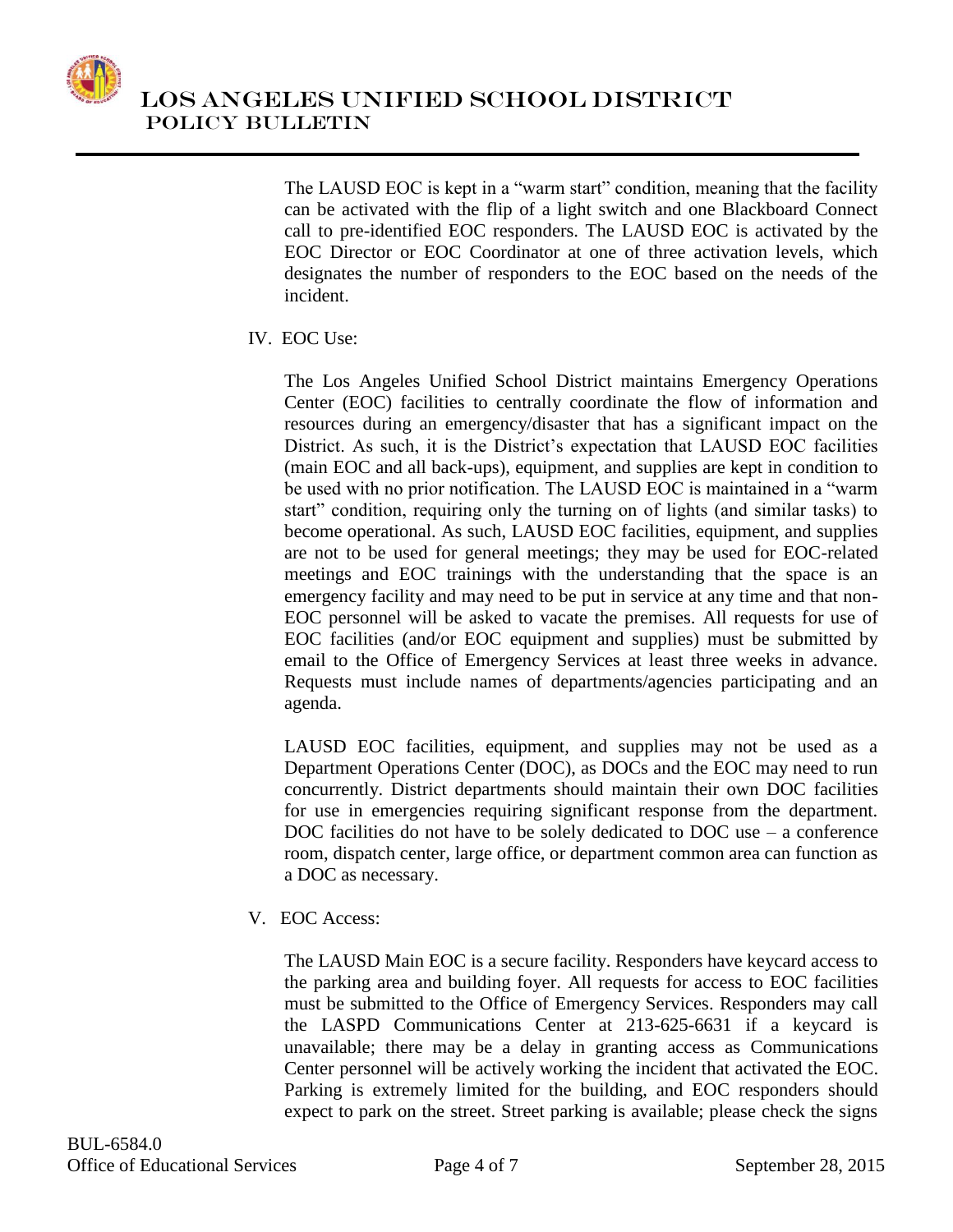

for street sweeping and other parking restrictions. Please note that government E-plate vehicles and vehicles with a valid City of Los Angeles official mileage placard are exempt from parking time limits (e.g. 2-hour parking), but NOT from street sweeping restrictions.

VI. EOC Responders:

Each position in the EOC has three employee responders, each of whom has decision-making ability for his/her department. The three names allow for shifts to be run, which are generally eight or 12 hours long, depending on ability/impact/duration of incident and will be decided during the initial response to an incident. Each responder for a position is assigned to A shift, B shift, or C shift. The A shift person is the primary responder for each position and will be activated for single-shift incidents. Initial call-out and shifts will be primarily managed electronically through Blackboard Connect. Primaries (A shift person) are notified of EOC activations and receive updates when there is a level 1 or 2 incident, will represent their position in any necessary Emergency Management Committee (EMC) meetings, and will be the contact for that position to update responder contact info for all three responders.

- VII. EOC Activation:
	- A. The LAUSD EOC will be initially activated by the EOC Director or EOC Coordinator at one of three activation levels outlined in the table below. The EOC Team may increase or decrease EOC staffing as deemed appropriate. The Office of School Operations-Emergency Services coordinates activation of the EOC in concert with LASPD, OEHS, the Superintendent's Office, and field response and support agencies, as appropriate. Departments have predetermined EOC response roles and work with Emergency Services to select and train EOC responders.

The Office of School Operations-Emergency Services coordinates activation of the EOC in concert with OEHS LASPD, the Superintendent's Office, and field response and support agencies, as appropriate. Departments have predetermined EOC response roles and work with Emergency Services to select and train EOC responders.

| Level 1 | Open in "ready" mode with minimal staffing.                  |  |  |
|---------|--------------------------------------------------------------|--|--|
| Level 2 | Open for one shift, with many of the EOC positions filled in |  |  |
|         | response to a moderate event.                                |  |  |
| Level 3 | Open for a major event with full staffing and multiple,      |  |  |
|         | continuous shifts.                                           |  |  |

The EOC can be activated at three different levels: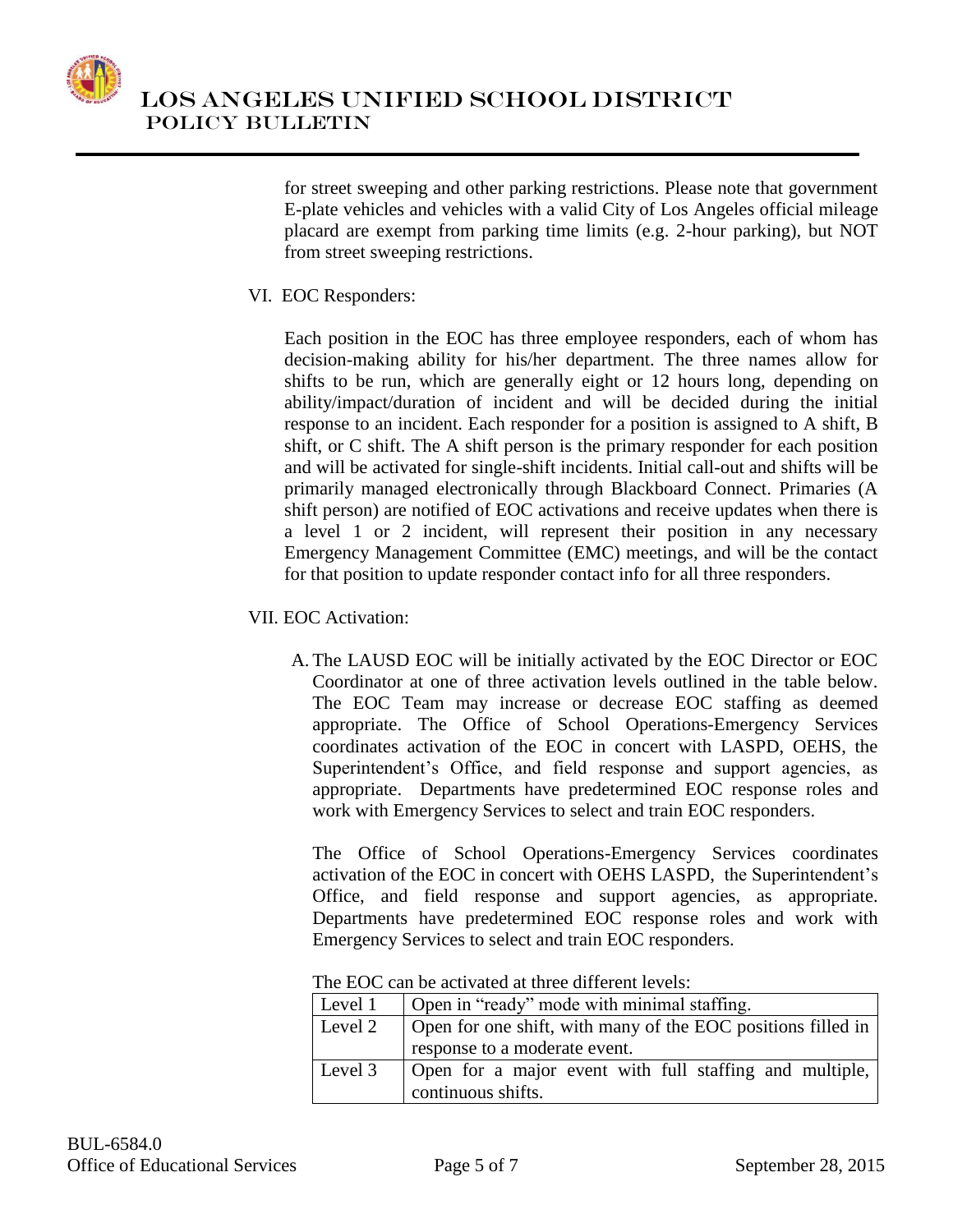

 LOS ANGELES UNIFIED SCHOOL DISTRICT POLICY BULLETIN

# B. EOC Activation Policy:

- 1. The LAUSD EOC will be initially activated by the EOC Director or EOC Coordinator at one of the above-described activation levels.
- 2. Upon activation, the assigned staff will proceed to the EOC, sign in and activate their assigned work stations.
- 3. The EOC staff will be organized by functional sections. Sections may be further divided into divisions or units. Section Coordinators will be assigned under all activation levels, and will be a primary point of contact for personnel assigned to the EOC.
- 4. Each functional position in the EOC has a job description, role and responsibilities, and a checklist to be followed. The checklist is a basic guidance for operation of the position.
- 5. For many positions, the checklist will require contact with the primary department operating centers (DOC), obtaining and maintaining information needed within the EOC, and ensuring that all appropriate EOC generated material is made available to DOC's and/or Field Command Posts (FCP's).
- 6. Information obtained by Division and unit supervisors should be made available to the Section Coordinator and as appropriate provided to the Situation Assessment Unit.
- 7. Division and liaison functional coordinators' primary role in the EOC is the passing of information and the coordination of resource and support requests. Information exchange and coordination may take place freely between divisions and units. All requests for resources or support and other information as designated by Section Coordinators will be processed through designated channels.
- 8. The EOC Director and Section Coordinators will hold periodic planning meetings. The results of these meetings may result in a written EOC Action Plan. The Action Plan may change priorities related to division and department operations based on analysis of available information and the dynamics of the incident. The Director will provide periodic briefings for all EOC personnel.
- 9. Deactivation of functional positions will be accomplished by the Director or Section Coordinator.
- 10. All personnel functioning in the EOC are required to maintain current information regarding their division, department or function; maintain a duty log; brief relief personnel and complete deactivation procedures when instructed.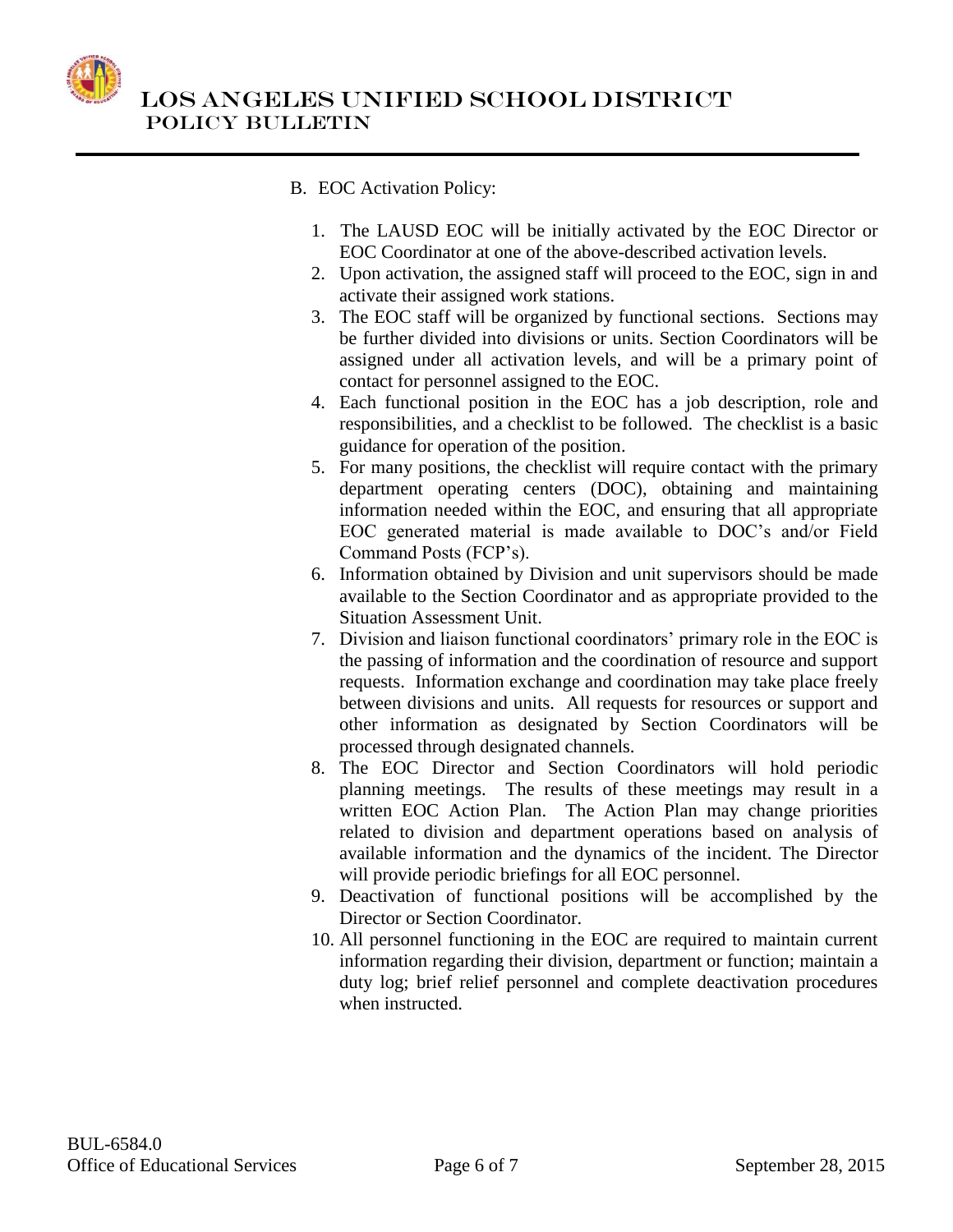

### VIII. Primary EOC Functions:

The EOC organizational chart offers a representation of the positions represented in the EOC, and the current chart can be found at <http://achieve.lausd.net/emergencyservices> on the EOC page of the Emergency Services website. Positions are organized within the following sections:

- EOC Management Staff The EOC Management Staff consists of the EOC Director, Public Information Officer, Liaison Officer, Legal Officer and EOC Coordinator.
- Operations Coordination Section The Operations Section is responsible to ensure that all essential emergency-related information and resource requests are received, processed and internally coordinated within the EOC. Division Coordinators are responsible to provide incoming situation information and resource requests to the EOC and ensure that essential information and results of internal EOC coordination efforts are passed to department operating centers and field command posts as appropriate.
- Planning and Intelligence Section The Planning and Intelligence Section is responsible for collecting, evaluating, processing and distributing information about the incident to all elements of the EOC.
- Logistics Section The Logistics Section provides support to Districtwide emergency operations. Logistics will obtain and provide essential personnel, facilities, equipment, supplies and services not found within Operations Section.
- Finance/Administration Section The Finance/Administration Section provides general administrative, finance and legal support related to EOC activities.
- **AUTHORITY:** This is a policy of the Board of Education of the City of Los Angeles.
- **RELATED**  LAUSD Emergency Operations Plan
- **RESOURCES:** BUL- 5433.1, District Emergency Response and Preparedness

# **ASSISTANCE:** For assistance or further information please contact Dr. Jill M. Barnes, Coordinator School Operations – Emergency Services at 213-241-5337 or jill.barnes@lausd.net

**ATTACHMENTS:** Attachment A: Planning P